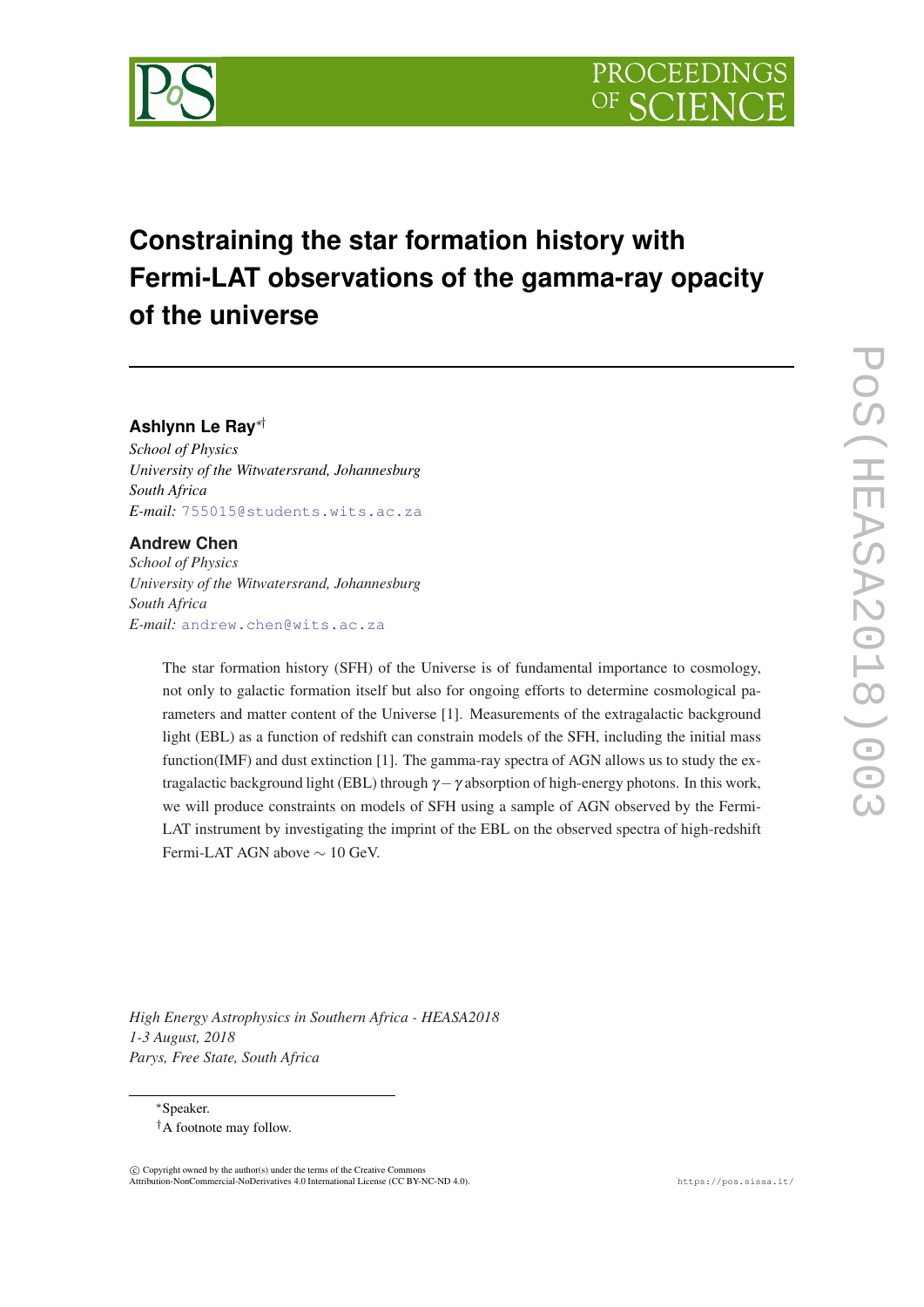# 1. Introduction

The extragalactic background light (EBL) consists of photons emitted at all epochs by stars, dust and active galactic nuclei(AGN), providing information about the evolution of galaxies from very early times up to the present [2]. A vast majority of the EBL energy is found in two wavelength ranges, namely, optical and near-infrared [2]. The optical light consists of direct light from stars, and the infrared light is produced by thermal radiation from dust. At longer wavelengths, the background spectrum is dominated by the cosmic microwave background. A schematic showing the EBL intensity distribution as a function of wavelength/frequency of the EBL photon is shown in Figure 1. The cosmic optical background (COB) is primarily due to direct radiation from stars and galaxies, whereas the absorption and re-radiation of light by dust particles is responsible for the cosmic infrared background CIB [3]. The EBL tracks galactic and stellar evolution, and varies with redshift[9].



Figure 1: This figure depicts the EBL intensity as a function of wavelength/frequency. Figure adopted from [4].

The EBL designates just one segment of the diffuse photon field present in the universe: ultraviolet, radio, X-ray and  $\gamma$ -ray backgrounds are also present, as well as the cosmic microwave background (CMB) [3]. An indirect means of probing the diffuse radiation fields is through  $\gamma - \gamma$ absorption of high-energy gamma rays. In this process, a gamma-ray photon from a distant astrophysical source of energy *E*<sup>γ</sup> and an extragalactic background light (EBL) photon of energy *EEBL* annihilate and create an electron-positron pair [5].

## 2. Blazars

An active galactic nucleus(AGN) has a disk of material surrounding the central supermassive black hole. If the AGN is also ejecting jets, and the jets happen to point toward us, it is considered a blazar. Blazars are divided into two categories: BL Lacertae(BL Lac) and flat spectrum Radio Quasar (FSRQ)[10].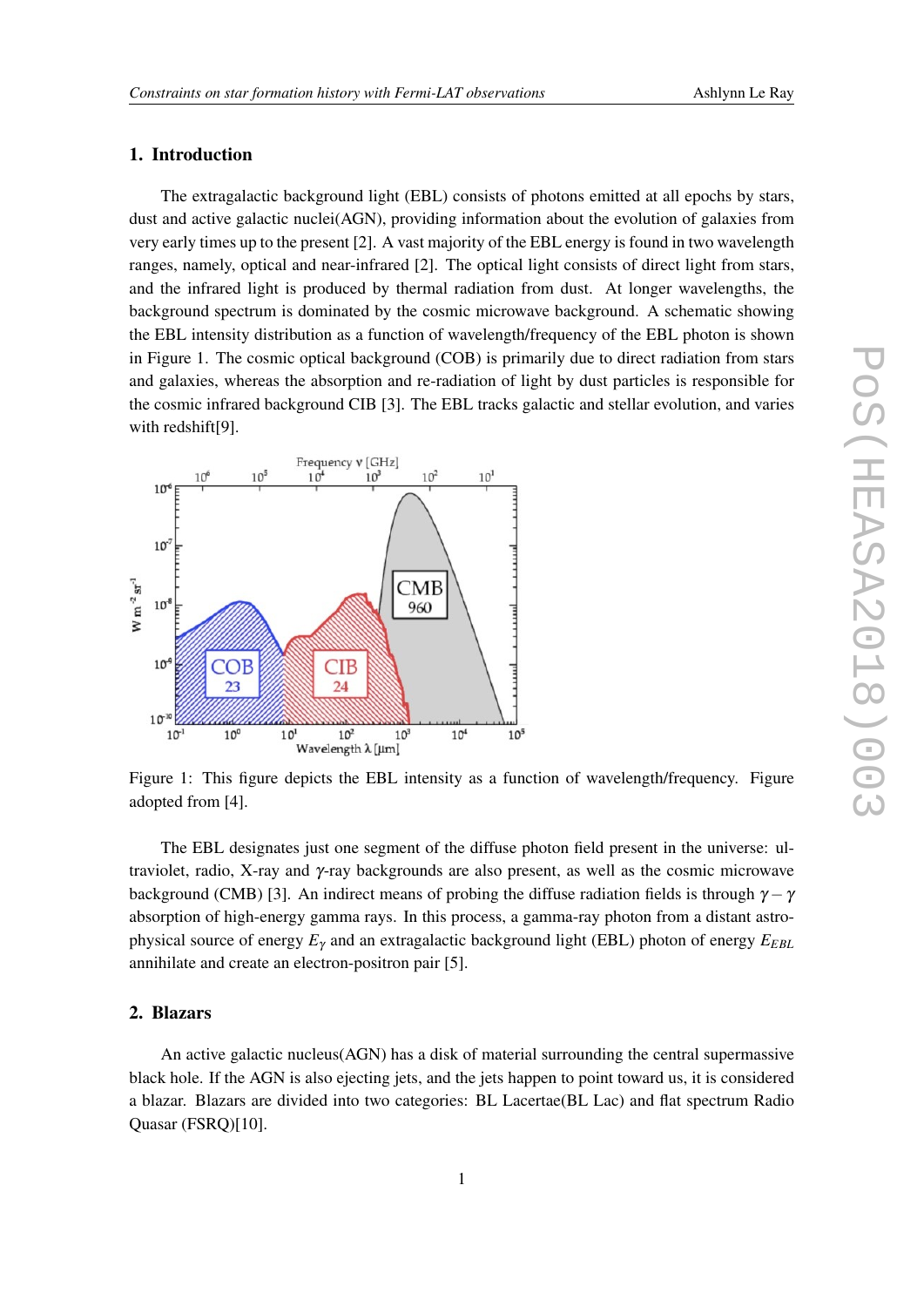

Figure 2: Spectral Energy Distribution for three kinds of blazars. Credit: Padovani, P., and Giommi, P. MNRAS, 277, 1477 (1995).

One difference between the two subclasses (BL Lacertae [BL Lac] objects and flat-spectrum radio sources [FSRQs]) is the intrinsic gamma-ray spectrum on average of each type of source. The intrinsic gamma-ray spectrum of FSRQs is curved in the Fermi region so if we were to study these objects, our task would be to determine how much curvature is due to the intrinsic γ-ray spectrum and how much curvature is due to the EBL. However, the intrinsic gamma-ray spectrum of many BL Lacs is flat in the Fermi region, so the curvature observed in the spectrum is due to  $\gamma - \gamma$  attenuation (See Figure 2).

## 3. Computation of the Extragalctic Background Light (EBL)

High-energy gamma-rays can interact with EBL photons in electron-positron pair production interactions ([11]; [12]; [13]). By effectively removing these gamma-rays from view, this process alters the observed spectra of extragalactic high-energy sources, and increasingly occludes those at higher redshifts. The rapid development of ground-based gamma-ray astronomy in the past 20 years has led to a number of attempts (i.e. [20], [21], [22], [23]) to constrain the EBL based on modification to gamma-ray spectra. A method that can provide a measurement of the EBL that is independent of direct observation. Understanding how the EBL is produced and how its spectral energy distribution (SED) evolves with redshift requires an understanding of the sources responsible for its production. Calculations of the EBL fall into four general categories: i) forward evolution, which begin with initial stellar populations, an assumed cosmic star formation rate, and follow galaxy evolution forward in time. Semi-analytic models (SAMs) are examples of forward evolution models[1]; ii) backwards evolution of the well-constrained present-day galaxy emissivity according to some prescription; iii) evolution of galaxy properties that are inferred over some range in wavelength; iv) direct observation of evolution in galaxy properties over the redshifts providing the major contribution to the background light[8].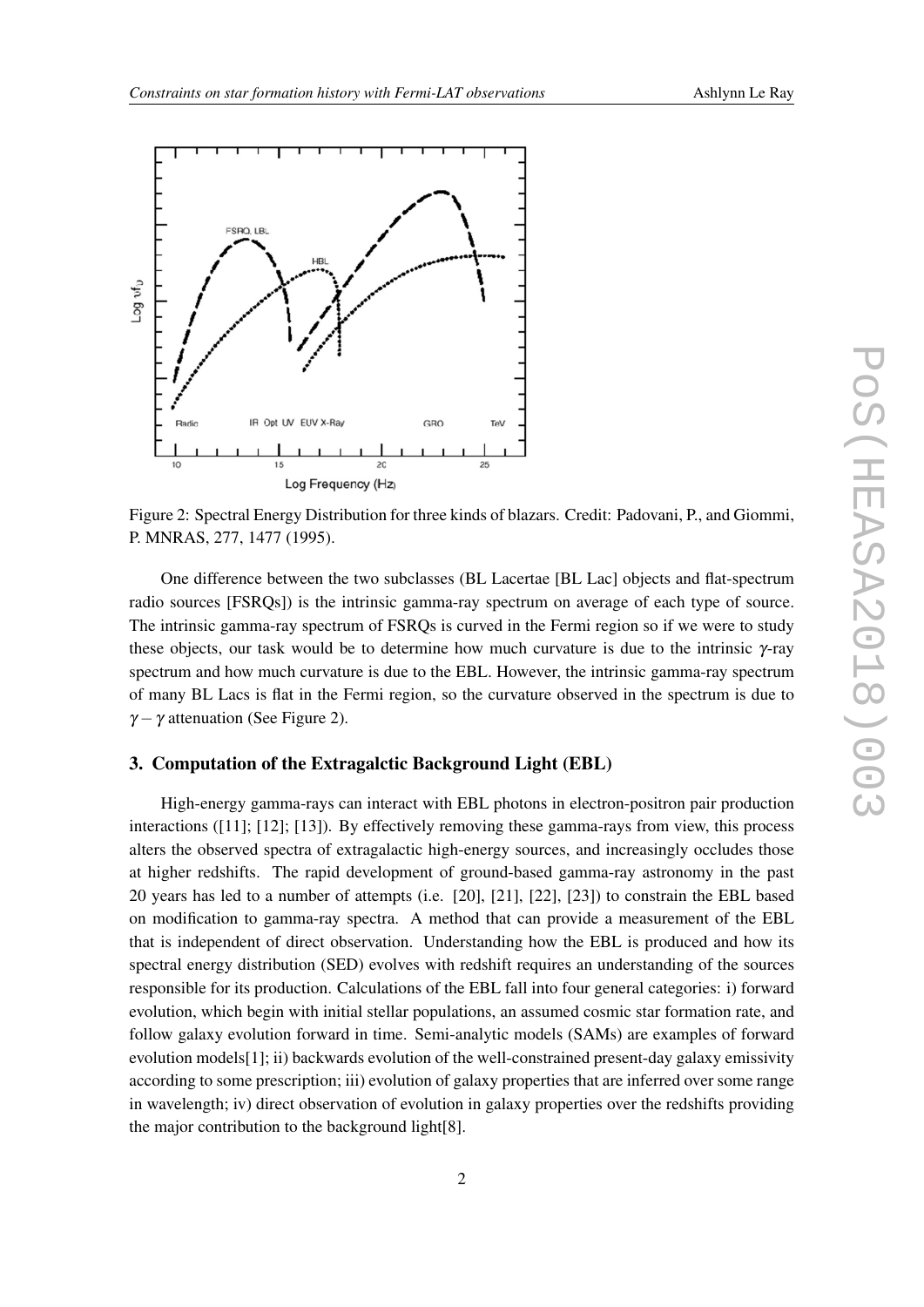#### 4. EBL calculation and model predictions

The temporal evolution of the specific luminosity,  $L_v(t)$  (in units of erg  $s^{-1} Hz^{-1}$  per unit mass of stars formed) is determined by the choices of IMF and the initial stellar metallicity( the spectral energy distribution of a stellar population as a function of age for a Salpeter IMF between 0.1 and 100  $M_{\odot}$  is shown below(See figure 3)). The comoving emissivity per unit volume is obtained by integrating the specific luminosity density and the star formation rate per comoving unit volume over redshift, for a given cosmology.

$$
\varepsilon_{\mathbf{v}}(z) = \int_{z}^{z_m} L_{\mathbf{v}}(t(z) - t(z')\dot{\rho}_*(z') \left| \frac{dt'}{dz'} \right| dz' \tag{4.1}
$$

where  $\rho_*(z')$  is the star formation rate per comoving unit volume. The star formation rate is assumed to have begun at some finite epoch  $z_m = z(t_m)$ .

A second integration over redshift for the evolution of the emissivity, yields the energy density, when multiplied by  $c/4\pi$ , yields the power spectrum of the EBL.

$$
P_V(z) = VI_V(z) = \int_z^{z_m} \varepsilon_{V'}(z') \left| \frac{dt'}{dz'} \right| dz' \tag{4.2}
$$

with  $v' = v(1+z')(1+z)$ .

The photon number density

$$
n(\varepsilon, z) = \frac{P_v(z)}{E}
$$
 (4.3)

where  $E = hv$  is the energy of a photon, h is Planck's constant.

The infrared emission is modelled as the sum of three modified blackbody spectra(see equation 5.1). The temperatures of these components characterize warm and cold dust in galaxies and a Polycyclic aromatic hydrocarbon(PAH) component, which is assumed to emit like a Blackbody. The number density is obtained by dividing the comoving power spectrum of the EBL by the energy of a photon.The optical depth is obtained by integrating the number density(see equation 4.3), pair production cross-section and the angle between interacting photons over suitable boundary conditions, see equation (6.1). New optical depth data is used to constrain the parameter values obtained by the gamma-ray opacity models developed by [7], to the measured values of the gammaray opacity obtained by the Fermi analysis team.

## 5. Comparison of models to data

The re-emission is calculated as the sum of three modified Planck spectra

$$
L_{\lambda}^{d}(L_{bol}) = \sum_{i=1}^{\infty} c_i(L_{bol})Q_{\lambda}B_{\lambda}(T_i)
$$
\n(5.1)

where  $Q_{\lambda} \propto \lambda^{-1}$ ,  $L_{bol} = L_{bol}(\tau)$  and here  $\tau$  is the age of the stellar population. The cold and warm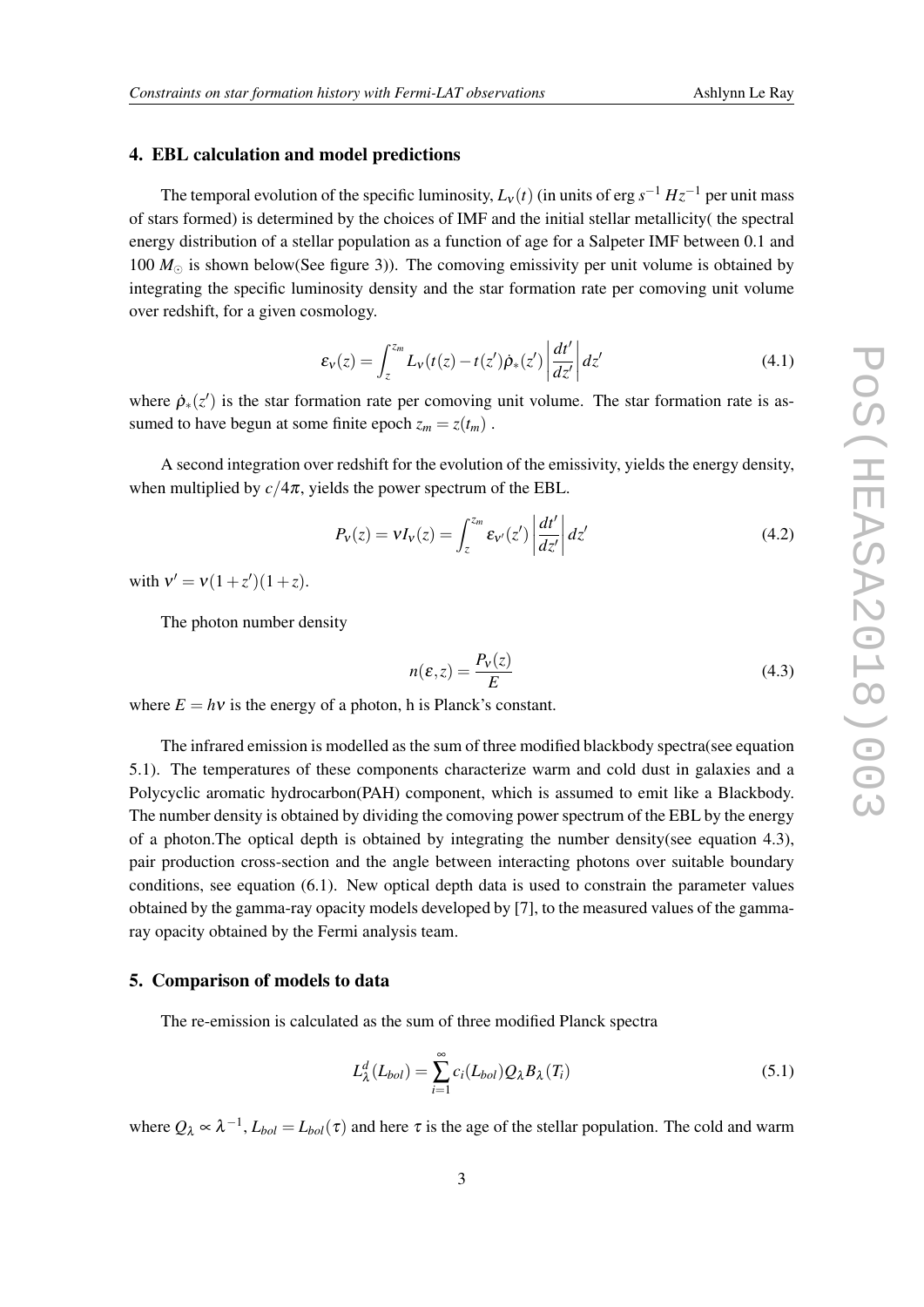



Figure 3: Left panel: Spectral energy distribution (SEDs) of a coeval stellar population as a function of age  $\tau$ . The specific luminosity of the evolving stellar population is normalized to one solar mass. This figure depicts the SEDs for ages  $\tau$ , 0.0010, 0.01, 0.1, 0.3, 0.5, 1 and 5 Gyrs. Right panel: Comoving star formation rate density as a function of redshift for the following parameters  $\alpha = 3.4$ ,  $\beta = 0$ ,  $z_{peak} = 1.1$ ,  $\dot{\rho}_{*}(z_{peak}) = 0.15 M_{\odot}$  y  $r^{-1}Mpc^{-3}$ .



Figure 4: Left panel: The evolving spectrum of the extragalactic background light as a function of wavelength (in Angstroms).The contribution of massive stars are depicted by dashed lines and the contribution of low mass stars are denoted by the dot-dashed line in the left panel. Figure adopted from [8]. Right panel: Comoving EBL at various redshifts. The thick solid line depicts the "Bestfit" model, the thin dashed line depicts the "Warm-Dust" model; "Low-IR" model, dot-dashed line; "Low-SFR" model is depicted by the thin solid line. Figure adopted from [9]

dust, and the contribution due to PAH molecules are characterized by the following components,  $(c_1, T_1), (c_2, T_2)$  and  $(c_3, T_3)$ , respectively. The best-fit values for the parameters are obtained from sample galaxies detected with Infrared Astronomical Satellite (IRAS) at 12  $\mu$ m, 25  $\mu$ m, 60  $\mu$ m,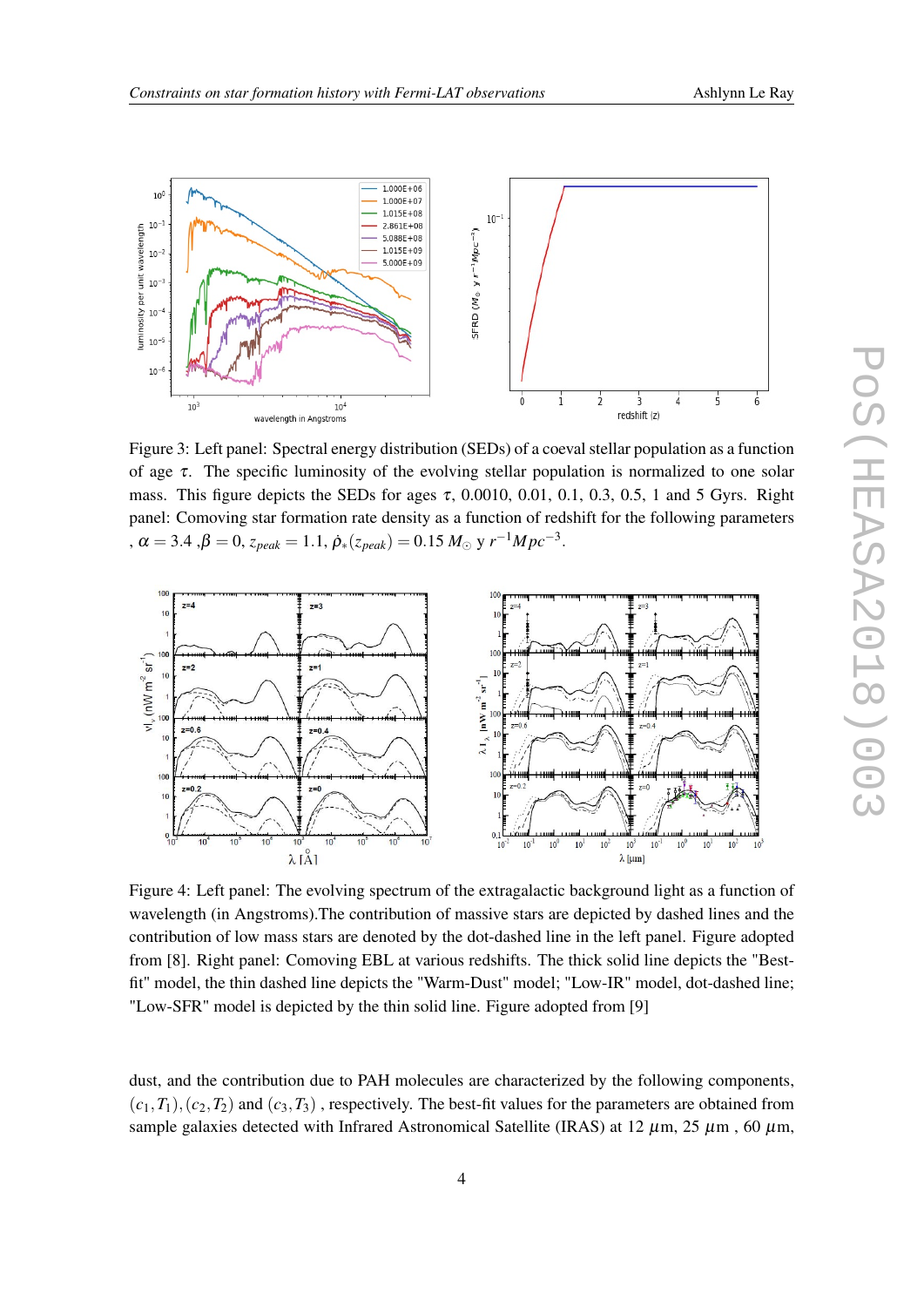and 100  $\mu$ m. The global star formation rate (SFR)  $\rho_*(z)$  consists of two components[9].

$$
\dot{\rho}_*(z) = \dot{\rho}_*^{OPT}(z) + \dot{\rho}_*^{ULIG}(z) \tag{5.2}
$$

The first component accounts for the stars detected in the optical region, the other component accounts for the stars hidden by dust, which can only be detected in the infrared region. Each component of the SFR can be approximated with a simple broken power law [9]:

$$
\dot{\rho}_*(z) \propto (1+z)^{\alpha} \tag{5.3}
$$

with  $\alpha = \alpha_m > 0$  for  $z \le z_{peak}$  and  $\alpha = \beta_m < 0$  for  $z > z_{peak}$ . For model parameters, see table 1. in [10].

#### 6. Gamma-ray attenuation

The optical depth for  $\gamma\gamma$  absorption for a source, originating at redshift  $z \sim 2$ , and at an observed energy  $E_{\gamma}$  is easily calculated from[8]

$$
\tau_{\gamma\gamma}(E_{\gamma},z) = \int_0^z \frac{dl}{dz'} dz' \int_0^2 d\mu \frac{\mu}{2} \int_{\varepsilon_{\min}}^{\infty} d\varepsilon \sigma_{\gamma\gamma}(E_{\gamma},\varepsilon,\mu,z) n(\varepsilon,z)
$$
(6.1)

with the cosmological line element  $\frac{dl}{dz'}$ ,  $\mu = cos\theta$  is the angle between interacting photons,  $n(\varepsilon, z)$ is the number density of the EBL as a function of redshift and EBL photon energy and  $\sigma_{\gamma\gamma}$  is the pair-production cross section[9].

## 7. Conclusion

The model which is used to calculate the SFRD is a free fit function aimed at reproducing the emissivities derived from deep surveys [7] (Right panel in Figure 3). It is the most suitable model because it is in good agreement with the observationally determined emissivities determined by [18] and [19].

In our current work, we intend to update [7] models with the [24] updated stellar population synthesis models. We intend to constrain the parameters of the star formation history and investigate its effects on the EBL. Our aim is to obtain more compact constraints on the EBL. Opacity data from Fermi observations will be used to constrain the parameters of our models compare our model predictions to data found by [25]

## References

- [1] R. Soebur, C.D Dermer, and J. Finke *The stellar contribution to the Extragalactic Background Light and absorption of high-energy gamma-rays.*, *A&A, 697-492, 2009*
- [2] A. Franceschini, G. Rodighiero, and M. Vaccari *Extragalactic optical-infrared background radiation, its time evolution and the cosmic photon-photon opacity*, *A&A, 487, 837-852, 2008*
- [3] E. Pueschel, *The Extragalactic Background Light: Constraints from TeV Blazar Observations.*, in proceedings of *35th International Cosmic Ray Conference- ICRC2017*, [PoS\(ICRC2017\)1107](https://pos.sissa.it/cgi-bin/reader/contribution.cgi?id=PoS(ICRC2017)1107) (2017).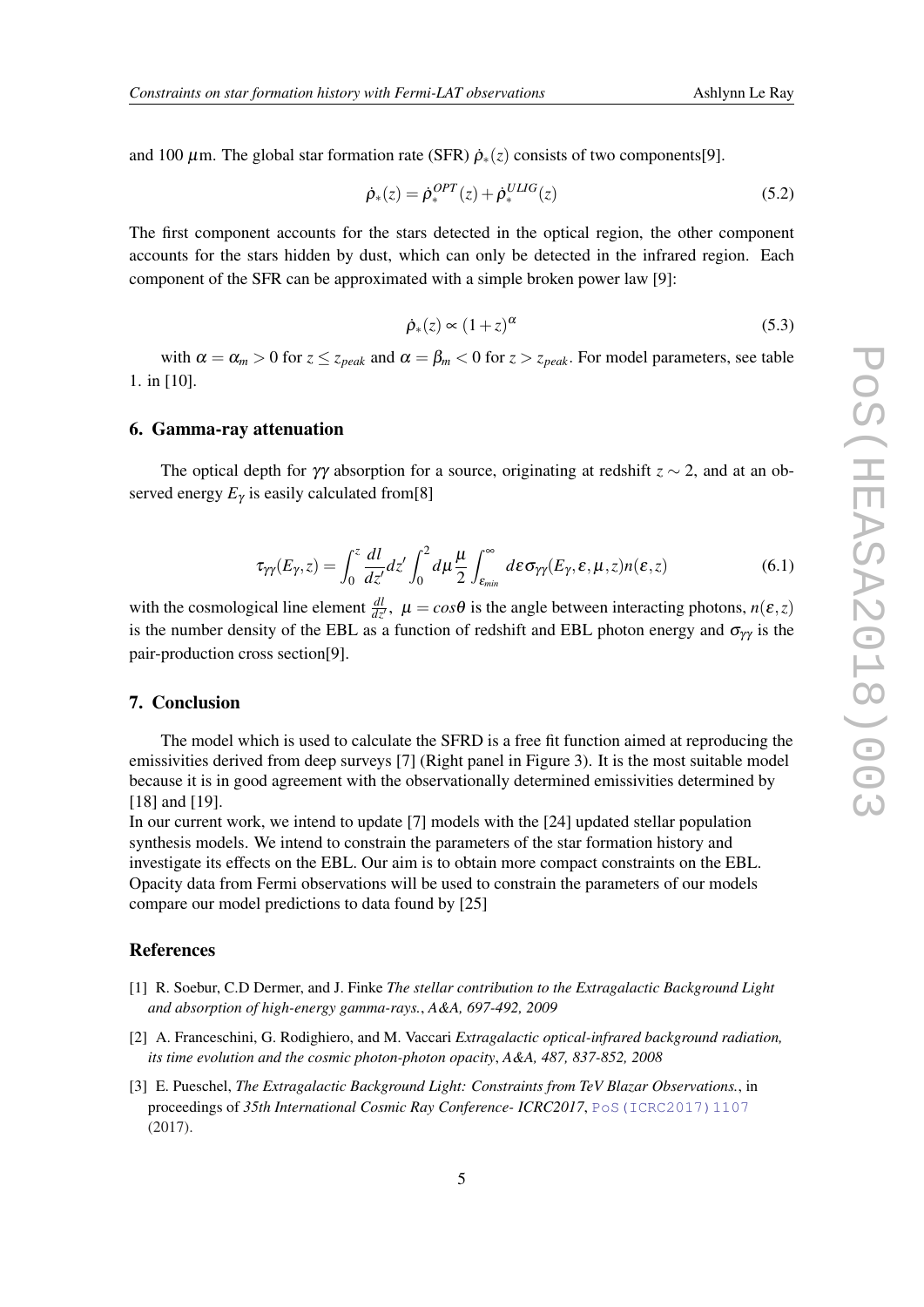- 
- [4] N. Bavouzet, H. Dole, E. Le Floc'h, K. I. Caputi, G. Lagache1, and C. S. Kochanek *Estimating the total infrared luminosity of galaxies up to z*∼ *2 from mid- and far-infrared observations*, *aap* 01 (451) 417
- [5] M. Ackerman, M. Ajello, Allafort *The imprint of the Extragalactic Background Light in the Gamma-Ray Spectra of Blazars. Science*, *A&A* (451) 417 [hep-th/2006].
- [6] P.A.R. Ade *Planck 2013 results. XVI. Cosmological parameters*, *A&A*(451) 417
- [7] T.M Kneiske, K. Mannheim, and D.H. Hartman *Implications of Cosmological Gamma-ray Absorption.I. Evolution of the Metagalactic Radiation Field.*, *A&A* 386, 1-11 (2002)
- [8] T. Armstrong, K. Mannheim, and D.H. Hartman *Updated Fermi-LAT constraints on the extragalactic background light.* , *7th Fermi Symposium 2017. Garmisch-Partenkirchen, Germany.*,
- [9] T.M Kneiske, K. Mannheim, and D.H. Hartman *Implications of Cosmological Gamma-ray Absorption.II. Modification of gamma-ray spectra*, *A&A* 413, 807–815 (2004)
- [10] C. Megan Urry and P. Padovani *Unified schemes for radio-loud active galactic*, *Publ.Astron.Soc.Pac., 107:803, 1995. doi: 10.1086/133630*
- [11] Nikishov, A. I. *Absorption of high-energy photons in the Universe*, *Sov. Phys. JETP 14, 393–394 (1962)*
- [12] J.V. Jelley *High-energy* γ*-ray absorption in space by a 3.5 K microwave field*, *Phys. Rev. Lett. 16 479, 1966*
- [13] Gould, R. J. & Schreder, G. P. *Opacity of the Universe to high-energy photons*, *Phys. Rev. Lett. 16, 252–254 (1966)*
- [14] M. Orr, F. Krennrich, E. Dwek *Strong new constraints on the Extragalactic Background Light in the Near- to Mid-Infrared*, *32nd International Cosmic Ray Conference, Beiljing 2011*
- [15] Daniel Mazin, Martin Raue *New limits on the density of the Extragalactic Background Light in the optical to the far infrared from the spectra of all known TeV blazars*, *astro-ph/0701694v3, 27 June 2007*
- [16] Albert J *Very-High-Energy Gamma Rays from a Distant Quasar: How transparent is the Universe?*, *Science 27 Jun 2008: Vol. 320, Issue 5884, pp. 1752-1754 DOI: 10.1126/science.1157087*
- [17] F. Aharonian *A low level of Extragalactic Background Light as revealed by* γ*-rays from blazars*, *Nature volume 440, pages 1018–1021 (20 April 2006)*
- [18] S.J. Lilly *The Canada-France Redshift Survey: The Luminosity Density and star formation history of the universe to z* ∼ *1*, The Astrophysical Journal, 460: L1–L4, 1996 March 20
- [19] Ellis, R. S., Colless, M., Broadhurst, T., Heye, J., & Glazerbrook, K. 1996, MNRAS, 280, 235 *Autofib Redshift Survey - I. Evolution of the galaxy luminosity function*, MNRAS, 280, 235
- [20] Dwek, E., & Krennrich, F. *Simultaneous constraints on the spectrum of the Extragalactic Background Light and the intrinsic TeV spectra of Markarian 421, Markarian 501, and H1426 + 428* , 2005, ApJ, 618, 657
- [21] Aharonian F. *A low level of extragalactic background light as revealed by* γ*-rays from blazars* , 2006, Nat , 440, 1018
- [22] Mazin D. Raue M. *New limits on the density of the extragalactic background light in the optical to the far infrared from the spectra of all known TeV blazars* , 2007, A&A , 471, 439
- [23] Albert J. *Very-High-Energy Gamma Rays from a Distant Quasar: How Transparent Is the Universe?* , 2008, Sci , 320, 1752